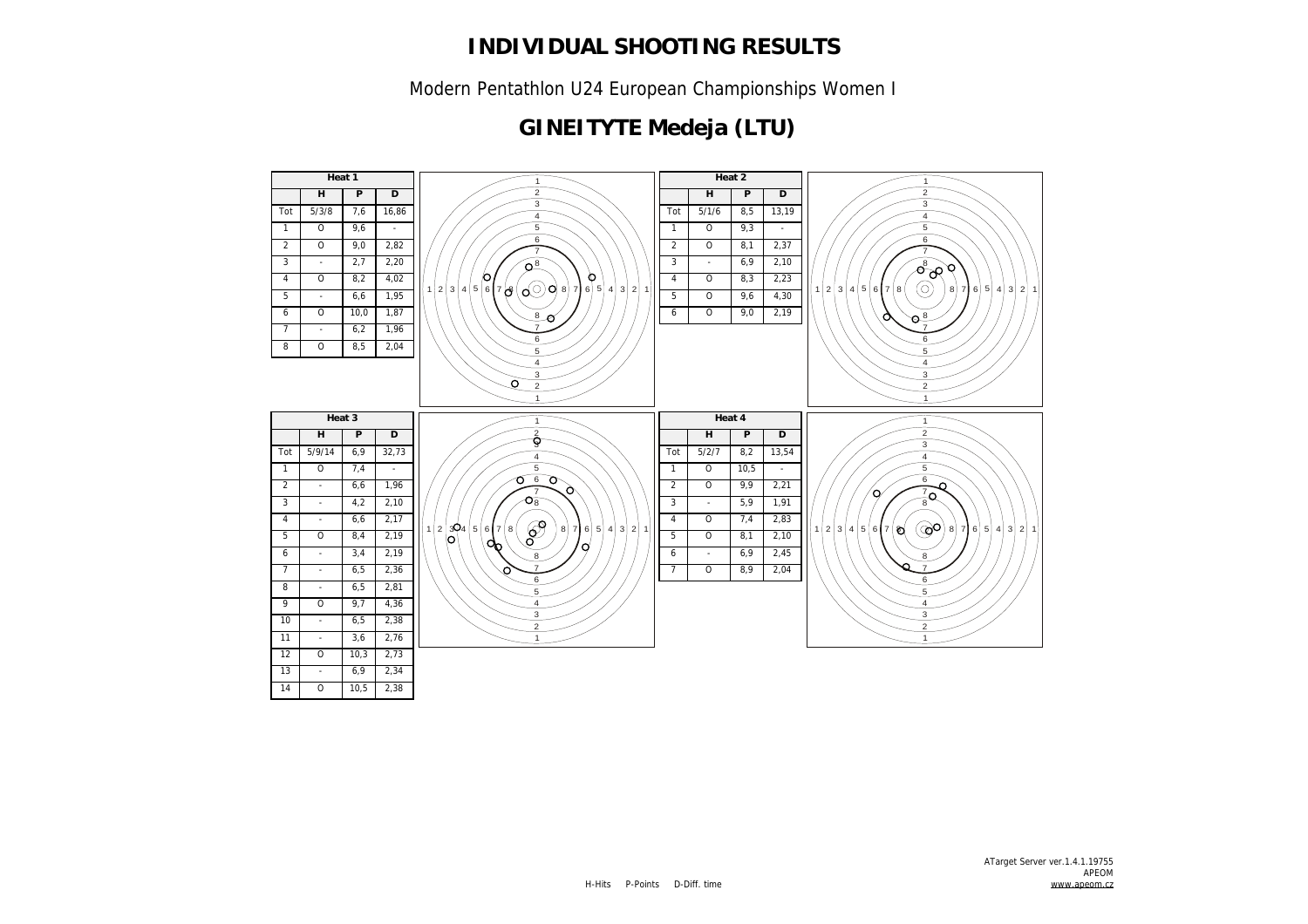Modern Pentathlon U24 European Championships Women I

### **LICHANCOVA Alicia (SVK)**

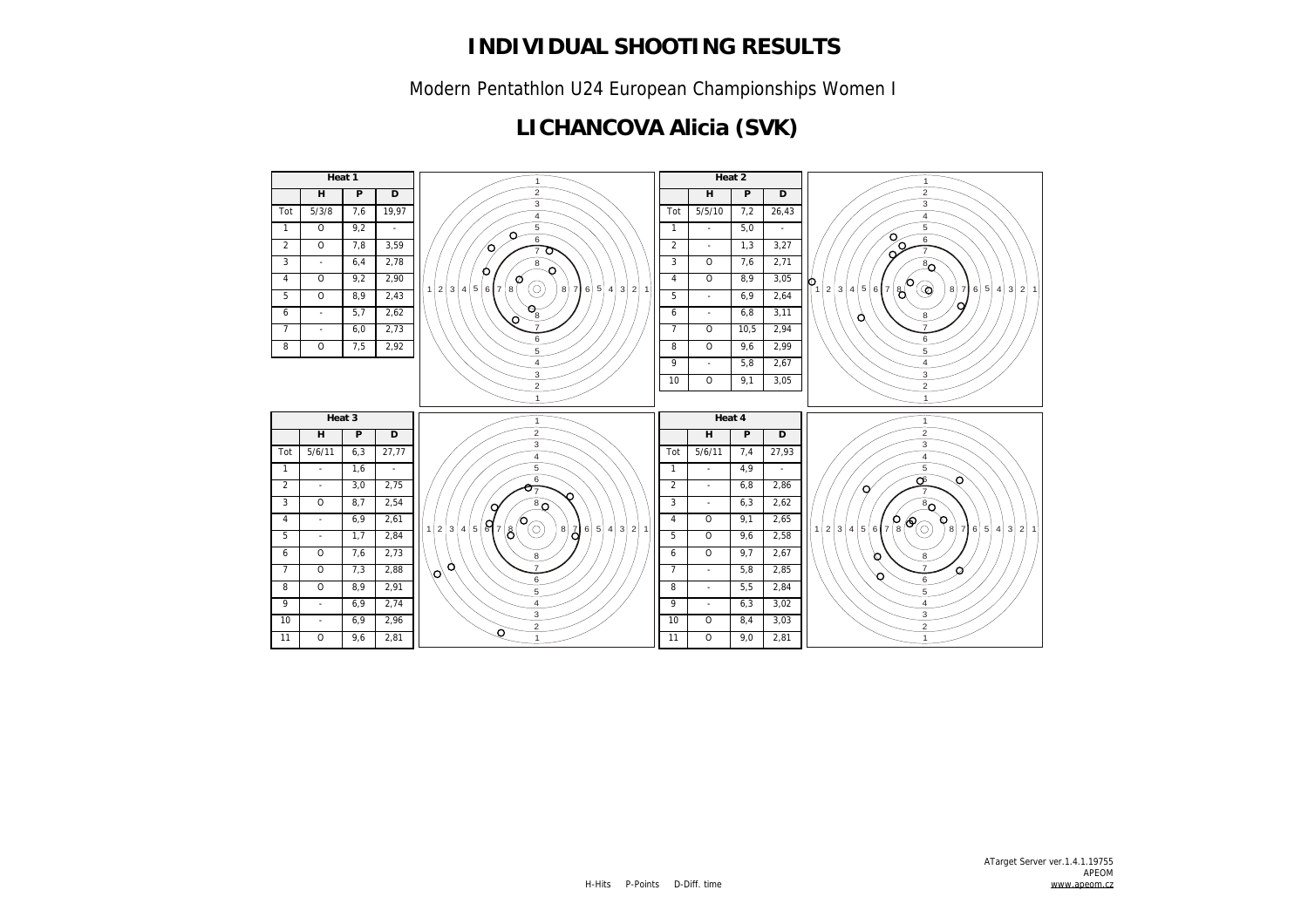Modern Pentathlon U24 European Championships Women I

### **CHYZHOVA Anastasila (UKR)**

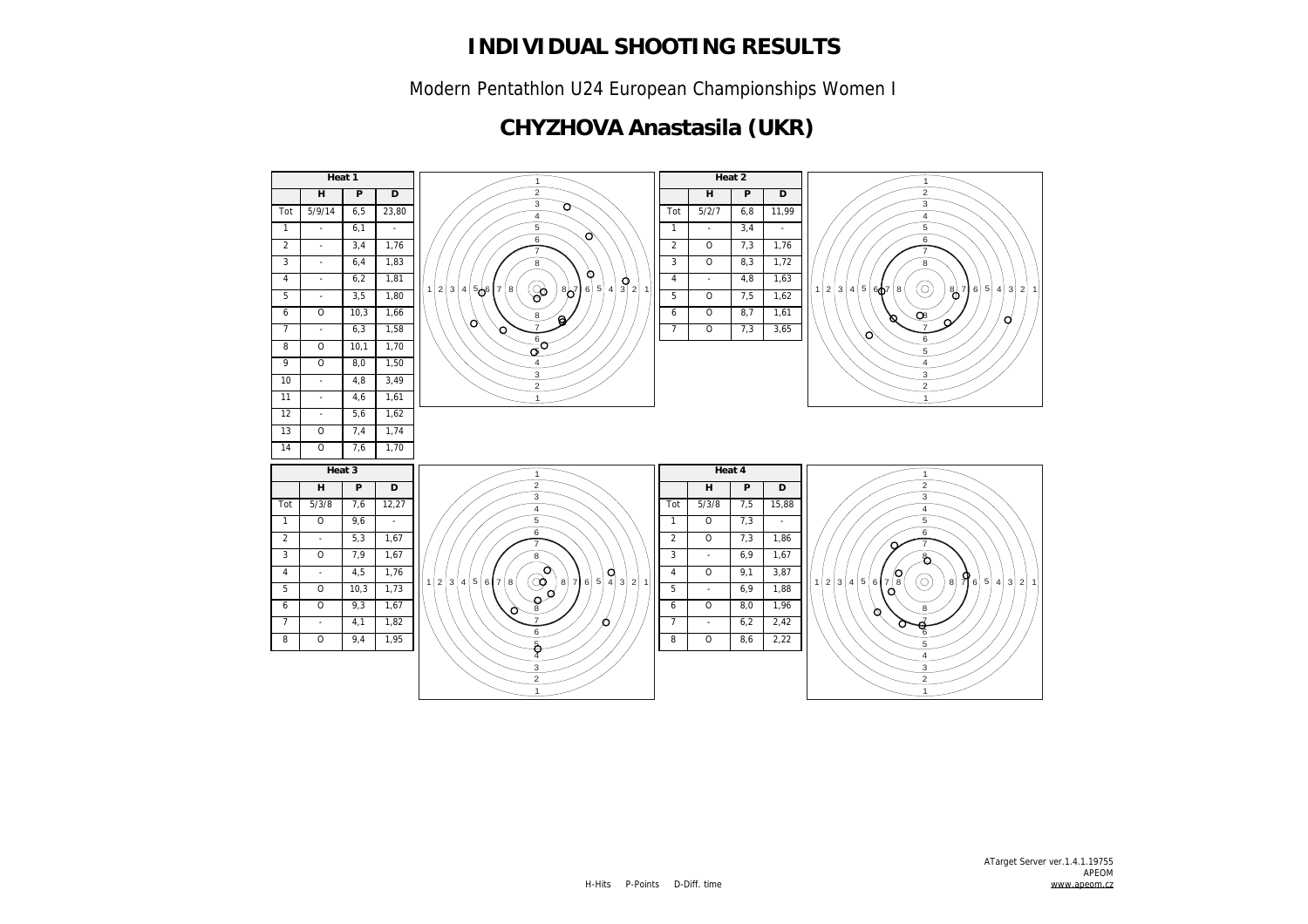Modern Pentathlon U24 European Championships Women I

### **DOBROVOLSKAYA Anhelina (BLR)**

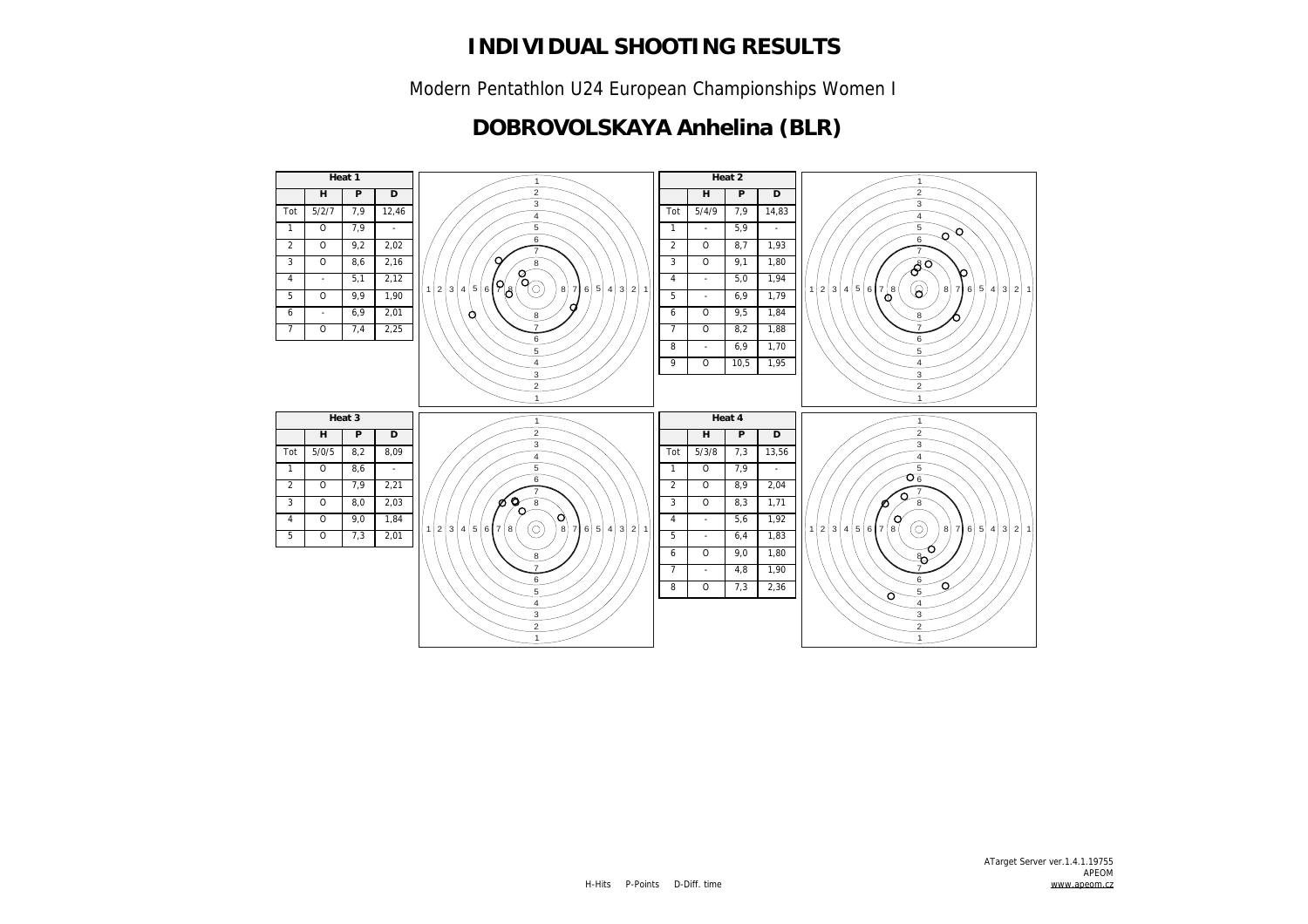Modern Pentathlon U24 European Championships Women I

### **DOMINIAK Natalia (POL)**

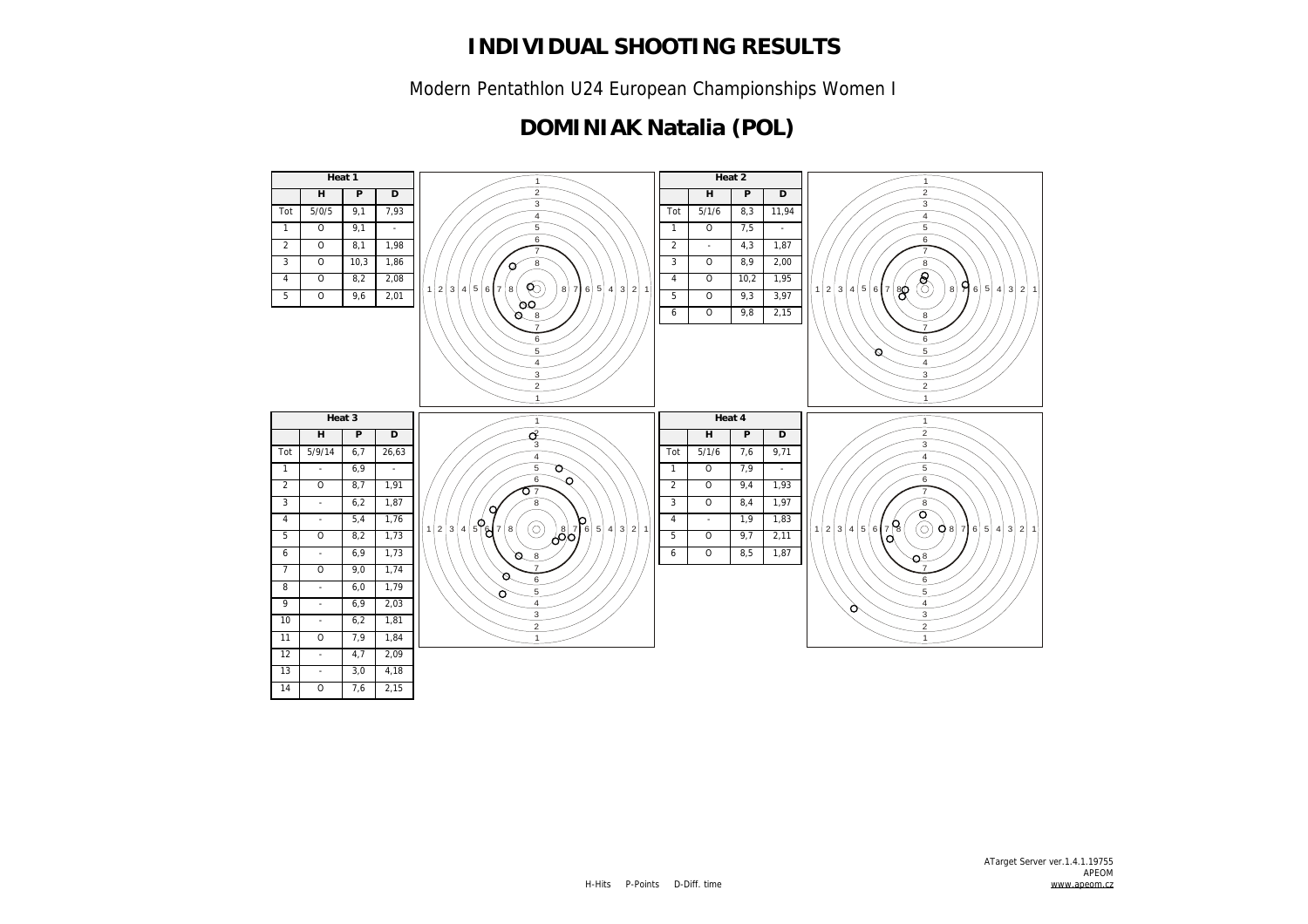Modern Pentathlon U24 European Championships Women I

### **TOMANOVA Katerina (CZE)**

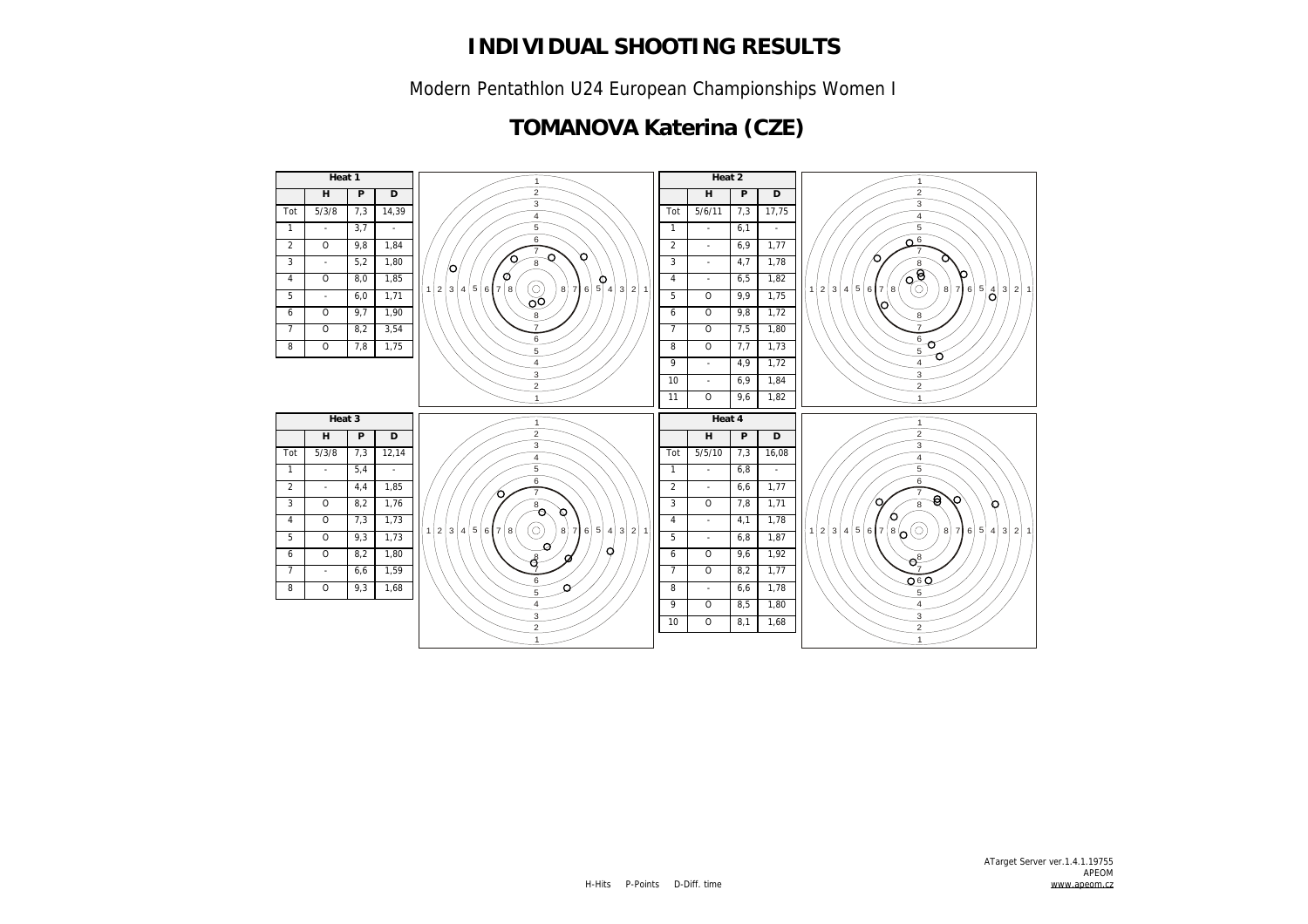Modern Pentathlon U24 European Championships Women I

# **KROON Linnea (SWE)**

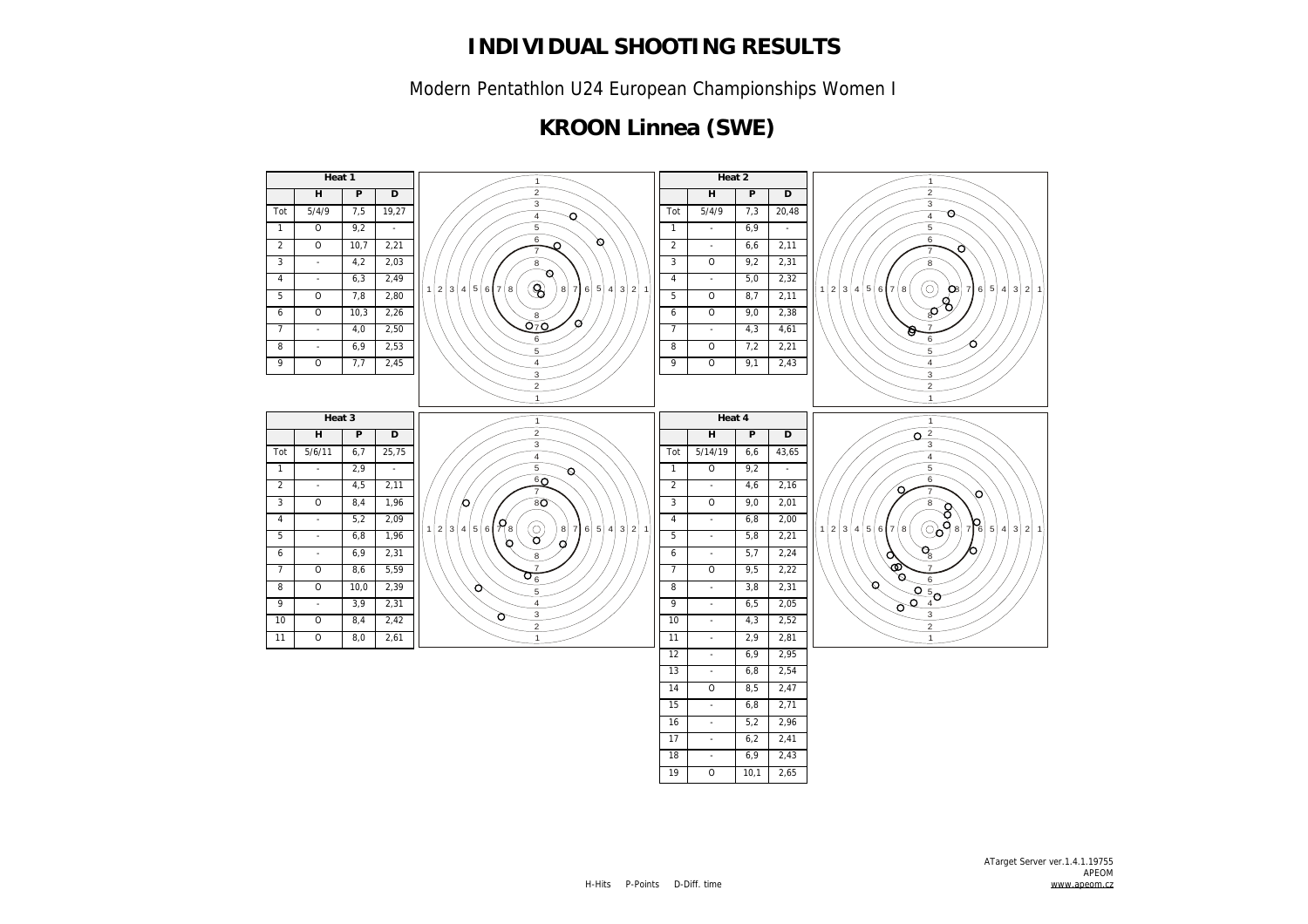Modern Pentathlon U24 European Championships Women I

### **KRENKOVA Karolina (CZE)**

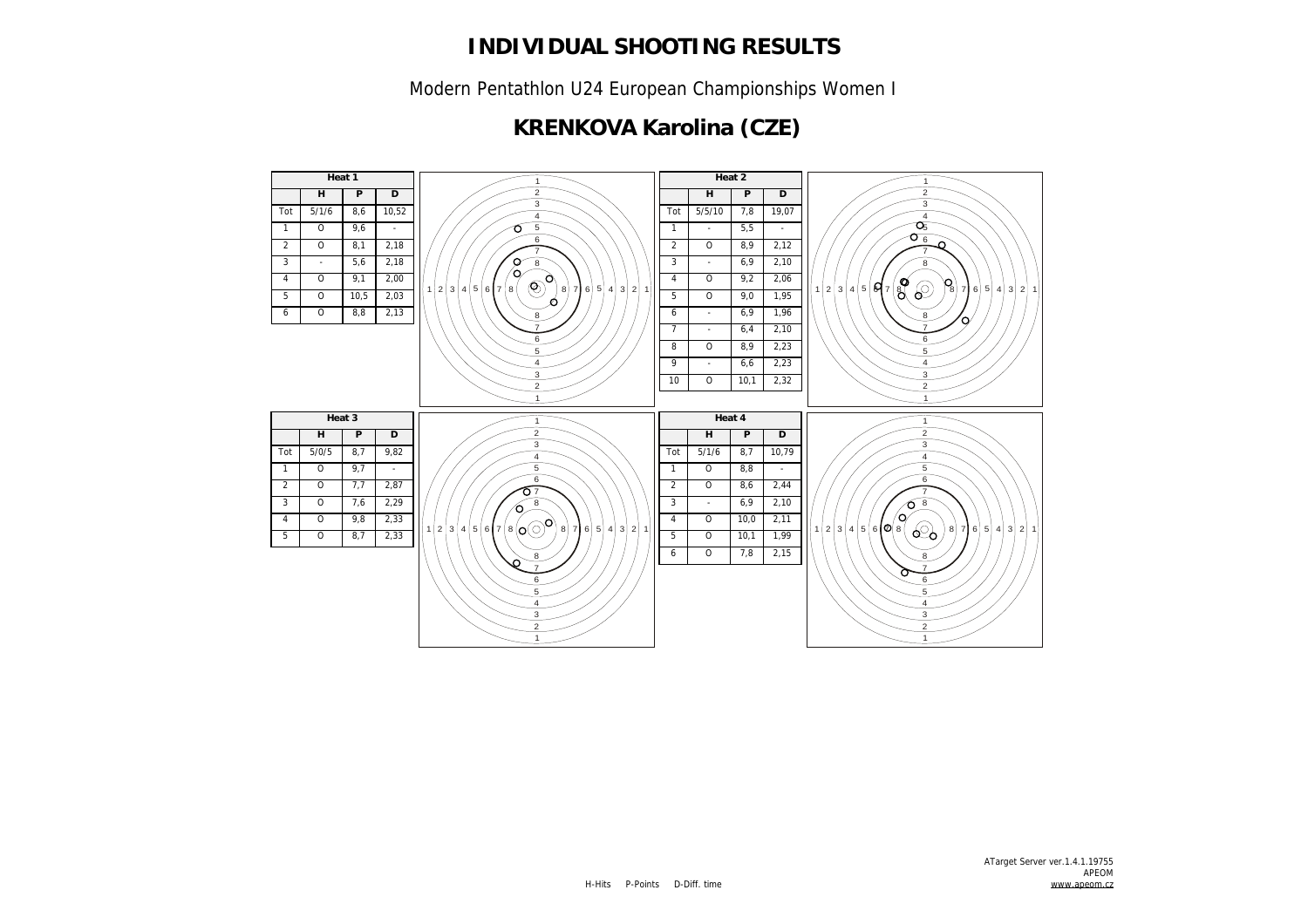Modern Pentathlon U24 European Championships Women I

### **D'AUGHTON Hanna (IRL)**

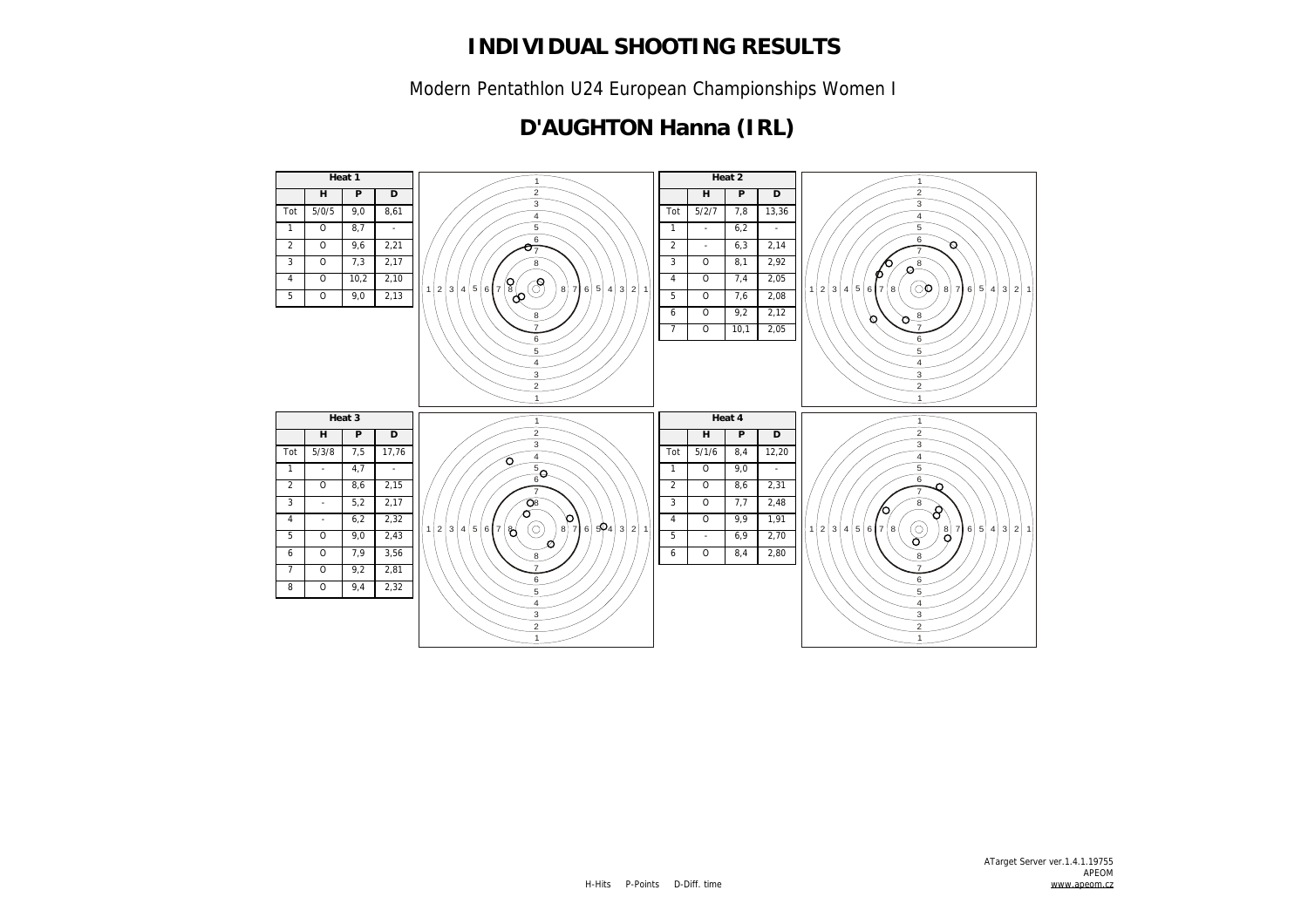Modern Pentathlon U24 European Championships Women I

# **PYDYSZEWSKA Ewa (POL)**

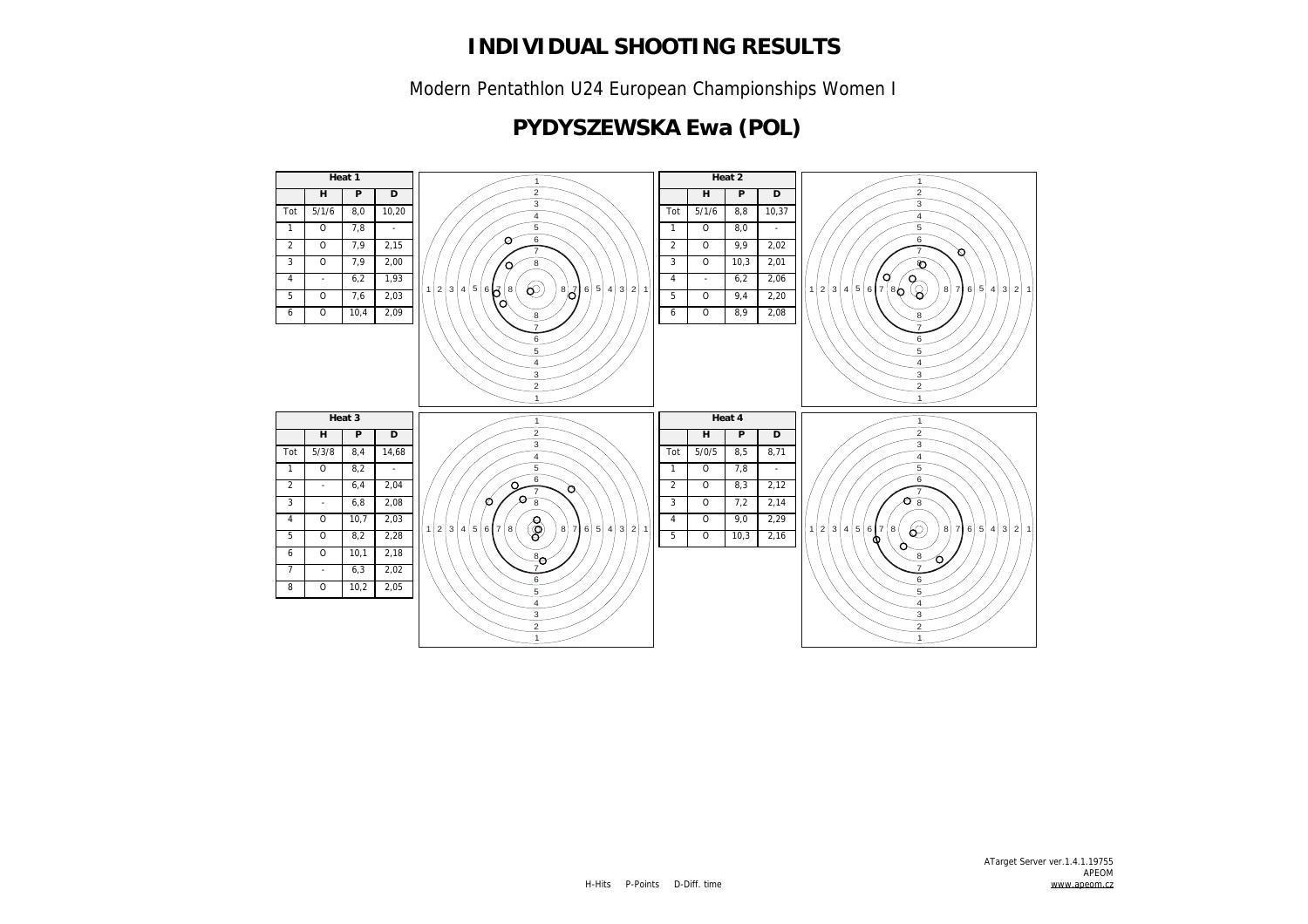Modern Pentathlon U24 European Championships Women I

### **WIERZBA Michalina (POL)**

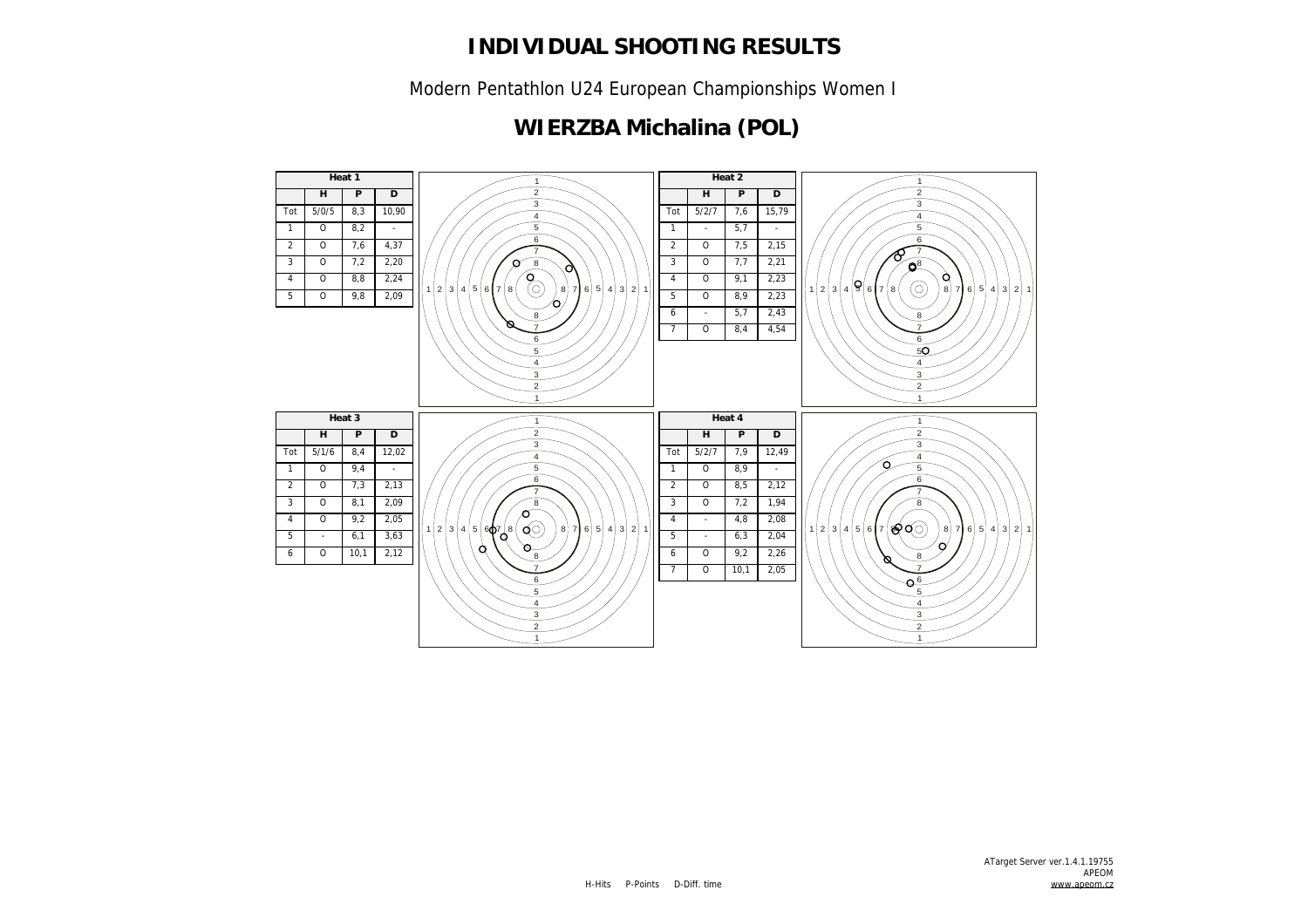Modern Pentathlon U24 European Championships Women I

# **TROJANOVA Kristyna (CZE)**

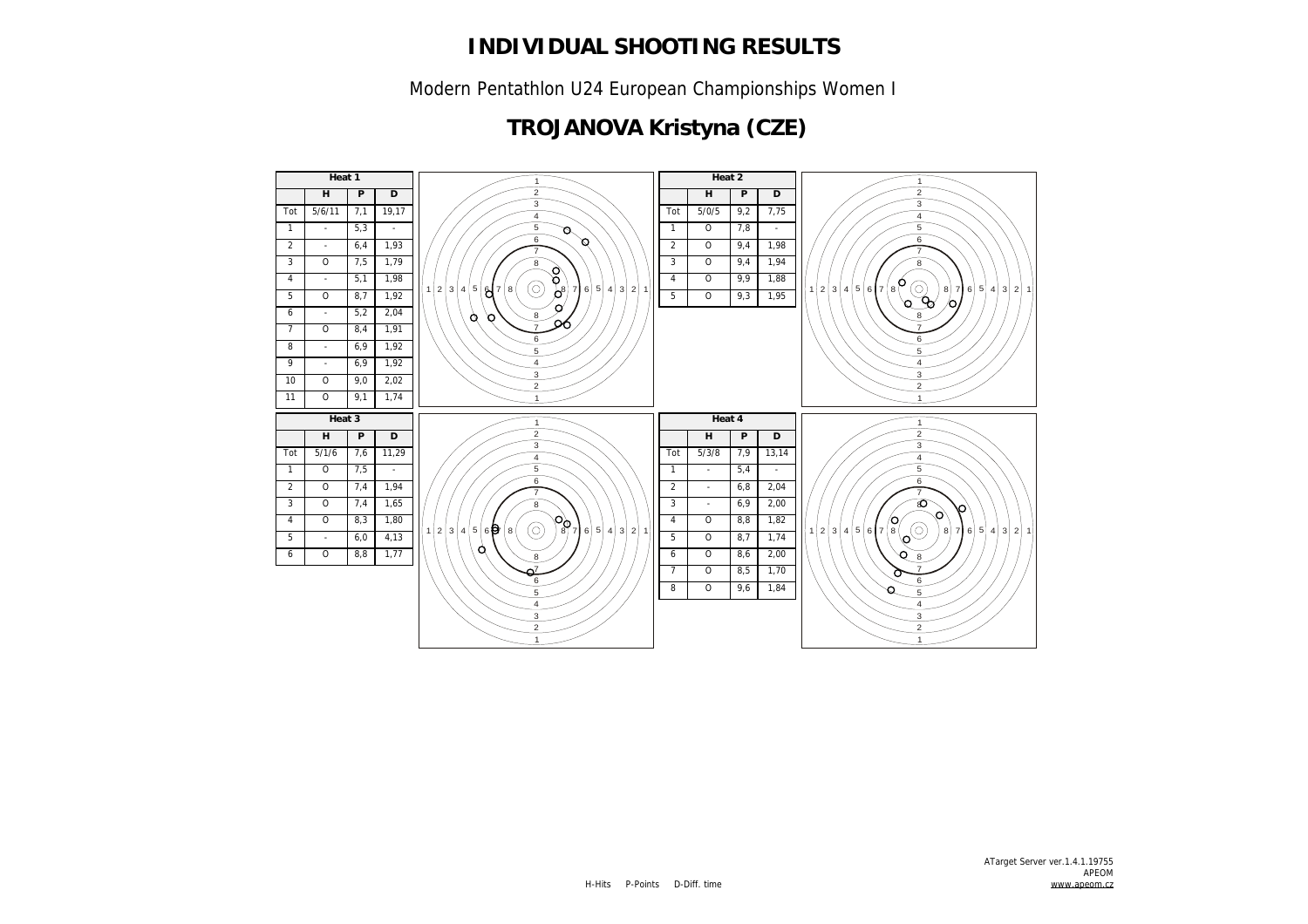Modern Pentathlon U24 European Championships Women I

# **BOICHENIUK Iryna (UKR)**

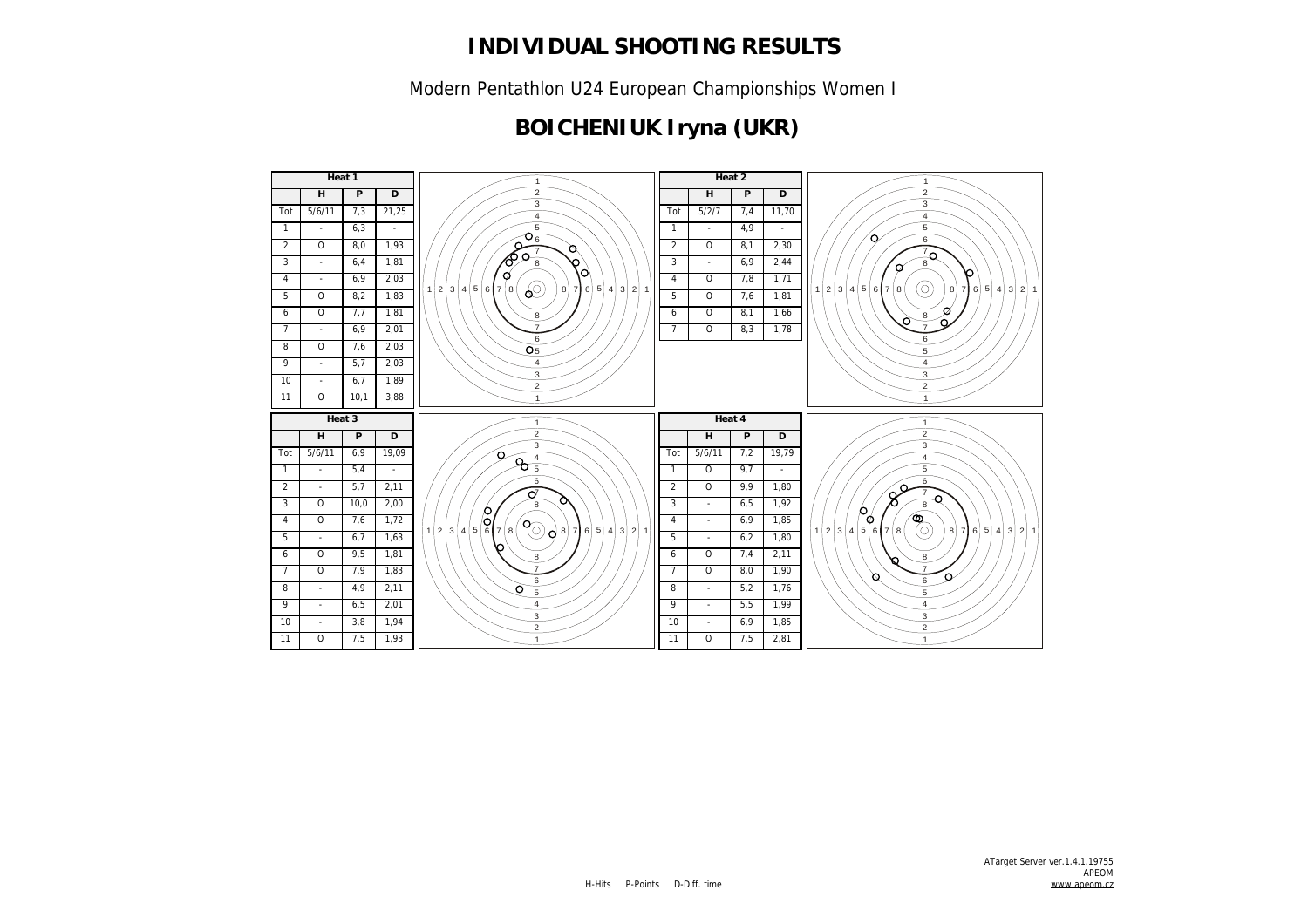Modern Pentathlon U24 European Championships Women I

### **NIEDZIALKOWSKA Daria (POL)**

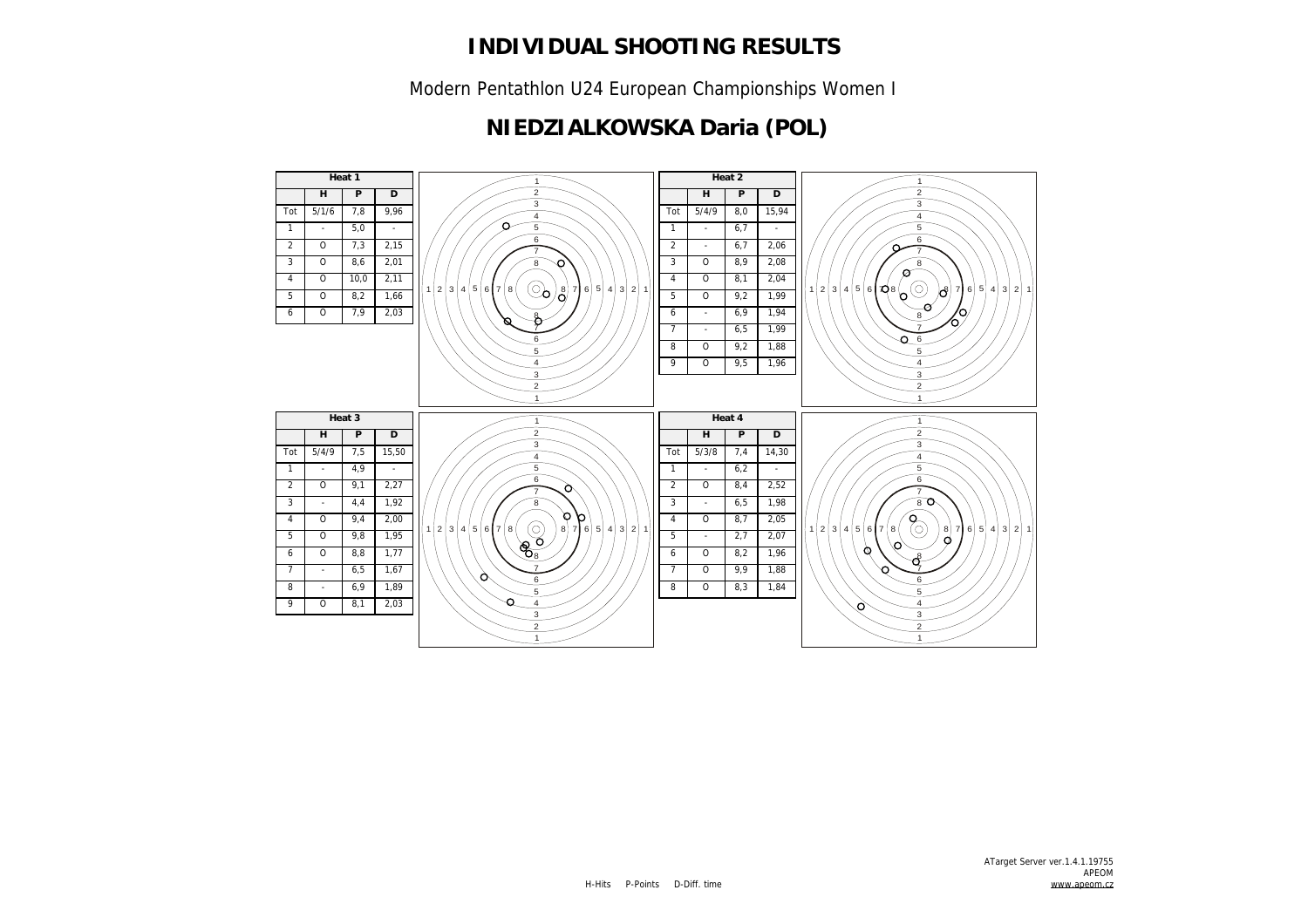Modern Pentathlon U24 European Championships Women I

### **SUTTON Jessica (GBR)**